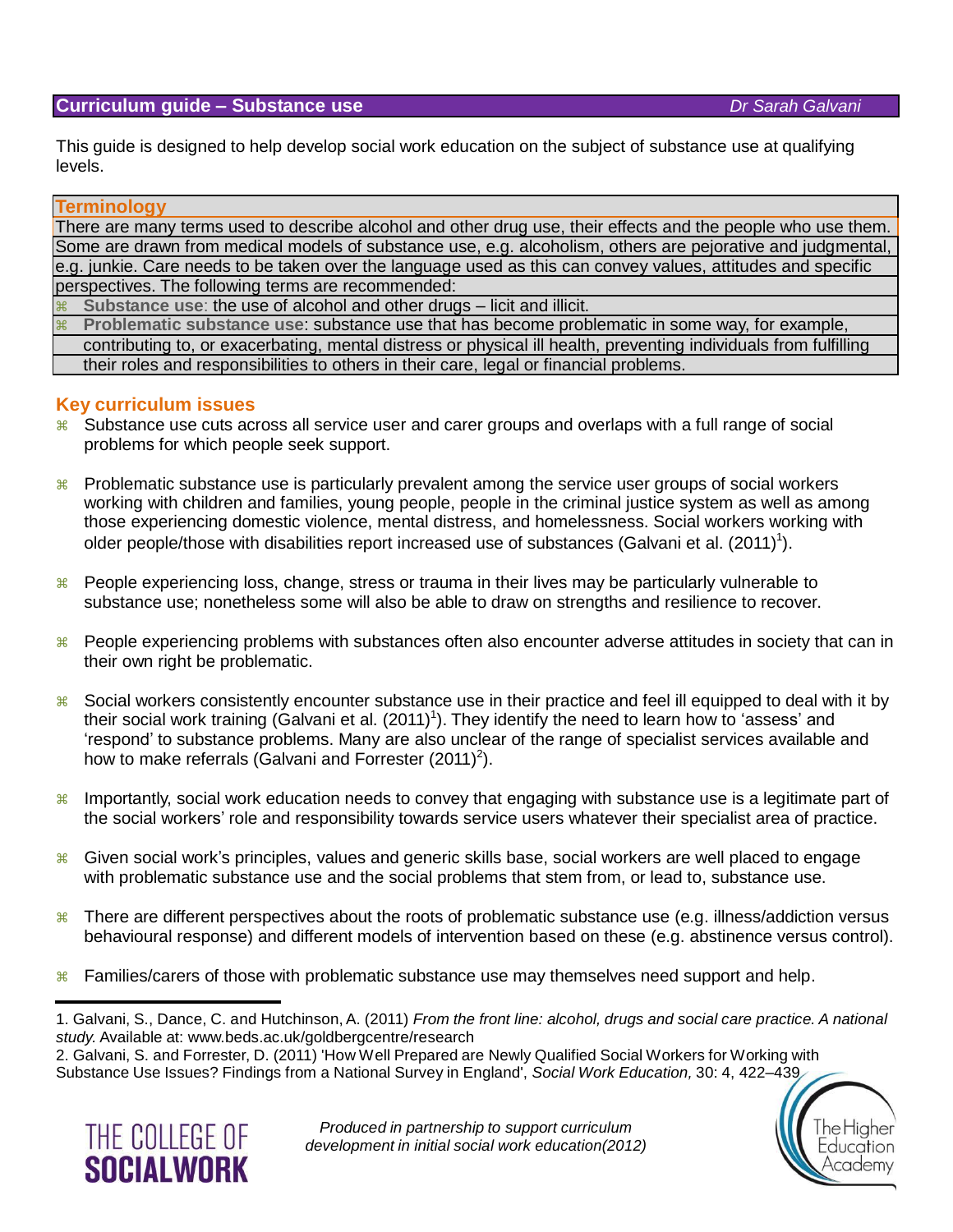# **Curriculum fit**

- Core education on substance use is needed for *all* social workers at qualifying levels to ensure they are prepared for practice realities and understand how it relates to their specialist area of practice.
- <sup>38</sup> Pathway teaching at qualifying level should develop knowledge specific to that specialist area of practice.

### 1. Specialist modules/half modules

As a subject that is relatively new to the qualifying social work curriculum, it might be easier to allocate specific teaching time to focus on alcohol and drugs. This allows for the full involvement of practitioners and service user groups in teaching and learning as well as leaving time for reflection, discussion and role plays focusing on communication, assessment and intervention.

## 2. Core teaching

Substance use education can be integrated into core teaching on values, communication and assessment skills, areas social workers highlight as presenting particular difficulties in practice with people with substance problems (especially risk assessment and the types of intervention available – Galvani and Forrester (2011), Galvani et al. (2011)). Alternatively substance use can also be part of modules on social exclusion/inclusion, youth justice, theories and methods, diversity, human development, or research skills to name a few.

### 3. Adults and children's pathway teaching

Modules focusing on practice with adults or children offer ideal opportunities to develop a better understanding of substance use in relation to particular service user groups. For example, children's pathways could include teaching on the impact of parental substance use on children and how to intervene where it raises concerns about child welfare. Teaching on young people could explore their (often experimental) substance use as part of maturation and risk taking versus using to forget experiences of abuse. Teaching on older people could include what is different about older people's alcohol use and particular considerations when working with older adults. In final year studies, it may be possible to use students' own practice examples as a focus for learning and reflection.

#### 4. Other

- **R** Maximise practice placements in alcohol/drug agencies, homelessness and/or youth offending.
- <sup>38</sup> Include case studies or exercises in practice learning documentation or portfolios.
- $\frac{12}{10}$  Consider including substance use as a focus in assessed work, for example with elective essay titles, dissertations, case study based assignments or as a topic focus for research skills training.
- **Reduce**'s own use of, and attitudes to, substances should be explored in teaching on critical reflection.

# **Interdependencies with other curriculum areas (see other curriculum guides )**

Evidence from social work practice shows substance use overlaps with many other behaviours or areas of people's lives in which they need care and support. These interdependencies may be addressed in other areas of the curriculum, highlighting the need for holistic assessment and joint working in practice. These include:

- $\frac{12}{10}$  Child abuse and neglect (including harm to unborn children): Neglect, violence and abuse.  $\otimes$
- <sup>38</sup> Adult domestic and sexual violence (including abuse of older adults, adult dependents or abuse of carers).
- $\frac{12}{10}$  Young people who are looked after, who are experiencing problems at home, or who have offended.  $\otimes$
- $\frac{12}{10}$  Mental ill health (including fear, loss, trauma as well as depression and schizophrenia).  $\otimes$
- $\frac{12}{10}$  Physical health problems (including heart conditions and some cancers but also blood borne viruses).
- $\frac{12}{100}$  Working with older adults.
- **R** Anti-social behaviour and crime.
- **8 Supporting carers (young carers or adult carers).**
- <sup>38</sup> Inter-professional working, multi-agency or partnership practice.



*Produced in partnership to support curriculum development in initial social work education(2012)*